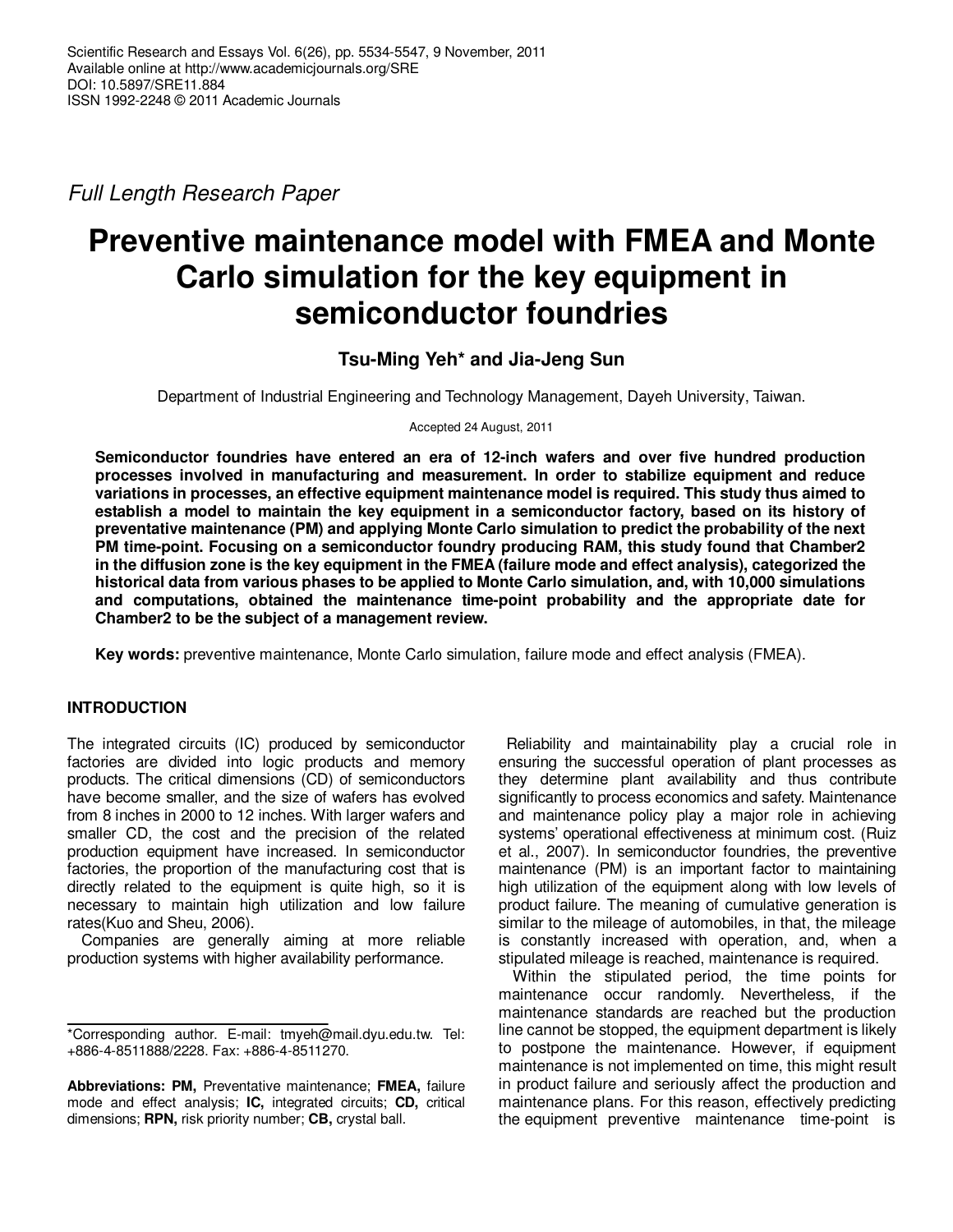important for semiconductor factories (Kuo and Sheu, 2006). In previous labor-intensive production patterns, the equipment was simple and the maintenance schedule could be estimated by employees, although there were still chances of incorrect predictions occurring, and different people could make different judgments (Li and Chang, 2002). However, as equipment has become more complex, so the work of maintenance staff has also become more difficult. Consequently, it has become even more important to accurately predict the equipment maintenance time-point in increase efficiency, reduce the maintenance periods, and enhance the availability of equipment so that production is not interrupted.

Regarding the preventive maintenance time-point in semiconductor factories, Kuo and Sheu (2006) applied empirical rules based on human and weighted averages. However, the theoretical basis of their approach was not completely applied, and this meant that the future dynamic states and the regular patterns in the interval sequence could not be effectively found. Although some scholars further applied Grey Theory and genetic algorithm (GA) as the basic theories in related research (Kuo and Sheu, 2006), some problems still remained, such as fuzzy patterns, which could simply predict one maintenance time-point but not all possibilities, so that the manufacturing department and the equipment engineers could not be provided with accurate data on the quantity and dates of equipment repairs. Th aim of this study is thus to find a more appropriate method for analyses. Some scholars have compared the results of using Monte Carlo Simulation with Fuzzy Theory, and found that the former produces better predictions and has more reliability (Wu and Tsang, 2001). In addition, both these methods appear to have favorable effects when used to predict and evaluate the maintenance decisions related to power plants and machinery equipment in ships, as well as to predict their reliability and maintainability (Dong et al., 2003; Cheng et al., 2006). This study therefore utilized failure mode and effects analysis (FMEA) to seek for the key equipment, and further applied Monte Carlo simulation to predict the equipment maintenance time point and evaluate the distribution probability, analyze the cumulative film-thickness in semiconductor factories with a preventive maintenance model, and predict the future time points for preventive maintenance of the equipment, so that the resource plan at the time points can be well-arranged and production will not be significantly disrupted.

#### **LITERATURE REVIEW**

#### **Preventive maintenance**

Preventive maintenance is a planned maintenance method developed in order to minimize all the operating machines and equipment breakdowns in enterprises to the least extent (Korkut et al., 2009). Maintenance

includes operating procedures necessary to maintain or repair a system so that it remains available for use (Pintelon and Gelders, 1992; Blanchard, 1998). Equipment maintenance is classified into two types (Lie and Chun, 1986): (1) corrective maintenance, which means repairs when equipment fails, restoring it to normal function; and (2) preventive maintenance, which is maintenance or replacement that occurs during normal functioning of the equipment, which can restore it to a better functioning condition and reduce the probability of equipment failure, with the maintenance thus a sustained process (Mann, 1983). PM has long been though to be the most effective method to maintain the equipment at optimal functioning (Li and Chang, 2002) and to maintain the highest productive efficiency (Wang and Wang, 2000). Moreover, Wang (2002) also found, from research on equipment maintenance, that an optimized preventive maintenance strategy can improve reliability, prevent the equipment from failure, and reduce the costs due to aging equipment.

For over the past two decades, numerous PM systems have been proposed and studied in various industries (Lim and Park, 2007; Ahire et al., 2000). For instance, Cornell et al. (1987) analyzed the long-term performance of equipment maintenance plans and maintenance policies using the Markov method. Golabi and Shepard (1997) integrated the Markovian prediction with dynamic cost minimization to figure out the optimal construction schedule for road maintenance within a certain budget. Brint (2000) utilized preventive maintenance to find the machinery items which were most likely to cause severe failure. Yao et al. (2004) applied model building and an algorithm to propose an optimal preventive maintenance plan for a semiconductor manufacturing system. All of these previous studies aimed at finding out the best solution to the issue of preventive maintenance in order to reduce uncertainties and further improve production performance. This study has the same aim, although it will use different methods to develop an optimal strategy for the preventive maintenance of semiconductor equipment.

### **Monte Carlo simulation**

Defining the number of samples for statistical analysis in natural resources surveys has always been an important issue (Maeda et al., 2010). To overcome this problem, the presented research carried out a Monte Carlo simulation (Metropolis and Ulam, 1949) prior to the field work. The results of the simulation were used to define the most suitable sampling strategy taking in account the errors inherent in the analysis and the time and resources available for the field work.

Monte Carlo Simulation, which originated from statistical sampling, was first proposed by the physics researcher Maeda and Ulam in 1949. The Monte Carlo method uses random numbers and probability to solve problems by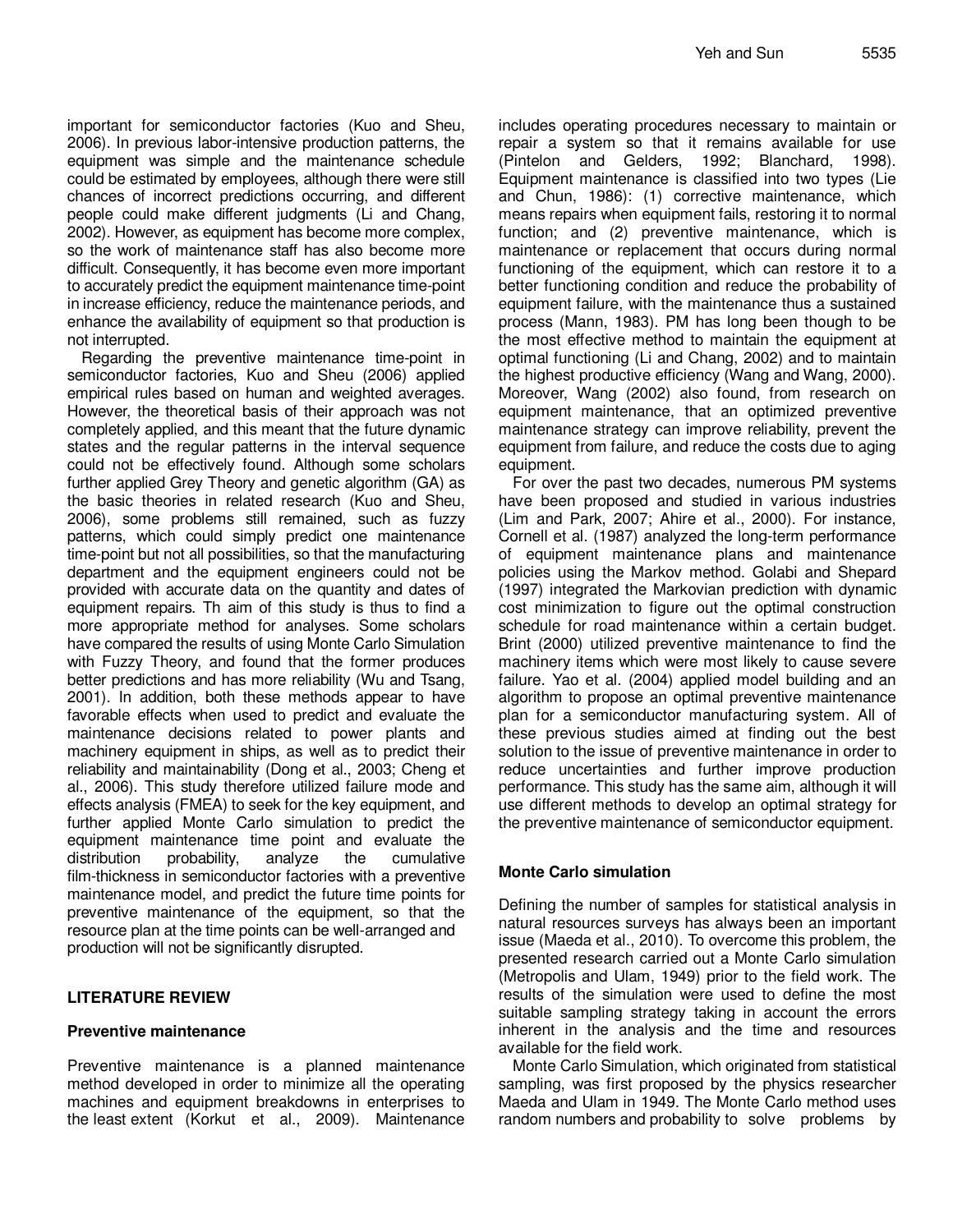

**Figure 1.** The principal of stochastic uncertainty propagation. (Wittwer, 2004).

directly simulating the process. It may be used to iteratively evaluate a deterministic model using sets of random numbers as inputs (Maeda et al., 2010). A Monte Carlo Simulation requires a lot of random numbers, and so a Random Number Generator is applied when using one. The components of a Monte Carlo Simulation are as follows (Robert and Casella, 2004):

1. Probability density function (p.d.f.), which is a necessary function for physics or mathematics.

2. Random Number Generator, which is the source of random numbers.

3. Sampling prescription, which samples from the assigned p.d.f. with the available unit interval random numbers.

4. Computing, whose output results must be accumulated to a total value.

5. Miscalculation that the estimated frequency for the statistical errors (changes) and the functional relation of other quantity must be determined.

6. Change reduction techniques, which are used to decrease the variances and the computing time for Monte Carlo Simulation.

7. Parallel and vertical integration techniques, so that the implementation of the Monte Carlo Simulation can be effectively applied to advanced computer architecture.

The basic principle of a Monte Carlo Simulation is that it defines a probability density function (p.d.f.) with the probabilities of all possible results, sums up the p.d.f. as a cumulative probability function, and adjusts the

maximum value to 1 in a process that is also known as normalization. The p.d.f. is a probability characteristic of the total probability for all events, and it also establishes the connection between the random number sampling and the real problem simulation. With the input of the p.d.f. in the desired simulation, the possible reliability, common differences, and confidence intervals of the real problem can be simulated, as shown in Figure 1. The five simple steps in the Monte Carlo Simulation are as follows (Manno, 1999):

Step 1: Generate a model with parameters,  $y = f(x1, x2,$ ..., xq)

Step 2: Generate the input of a set of random numbers, xi1, xi2, ..., xiq

Step 3: Evaluate the model and save the result, yi

Step 4: Repeat Steps 2 and 3,  $i = 1$  to n.

Step 5: Analyze the statistical results, confidence intervals, and so on.

Random numbers have to be generated at the start of the Monte Carlo Simulation process. Primitive random numbers can be generated with an instance method, such as toss-up, dice, poker, and rotary table, but the drawbacks of these approaches are that they are slow and not possible to replicate. Furthermore, although the random numbers in the random number table produced Rand in 1955 can be replicated, this method is still slow. In addition, when the simulation frequency is large, the table is not big enough. Finally, the Mid-Square Method can be used to select a four-figure number and calculate the square number, or, it can be used to select six-figure or two-figure numbers (Von Neumann, 1981).

The numbers generated from the above methods are merely pseudo-random ones, as they are fixed numbers generated from certain functions (without randomness). In terms of the requirement for random numbers, supposing that the random numbers  $\{1, 2, \ldots, m\}$  were the targets, then the generated random numbers should satisfy the requirements of uniform distribution, statistical independence, and replicability (Chaitin, 2001).

Currently, the Linear Congruential Method (LCG) is widely applied. The principle of LCG showed in Equation 1 (Park and Miller, 1998).

$$
X_{i+1} = aX \pmod{m}
$$

a: multiplier c: increment m: modulus

Where a, c, m are integers.

Step 1: Given (Seed)

Step 2: 
$$
X_1 = aX_0 + c - mK_0
$$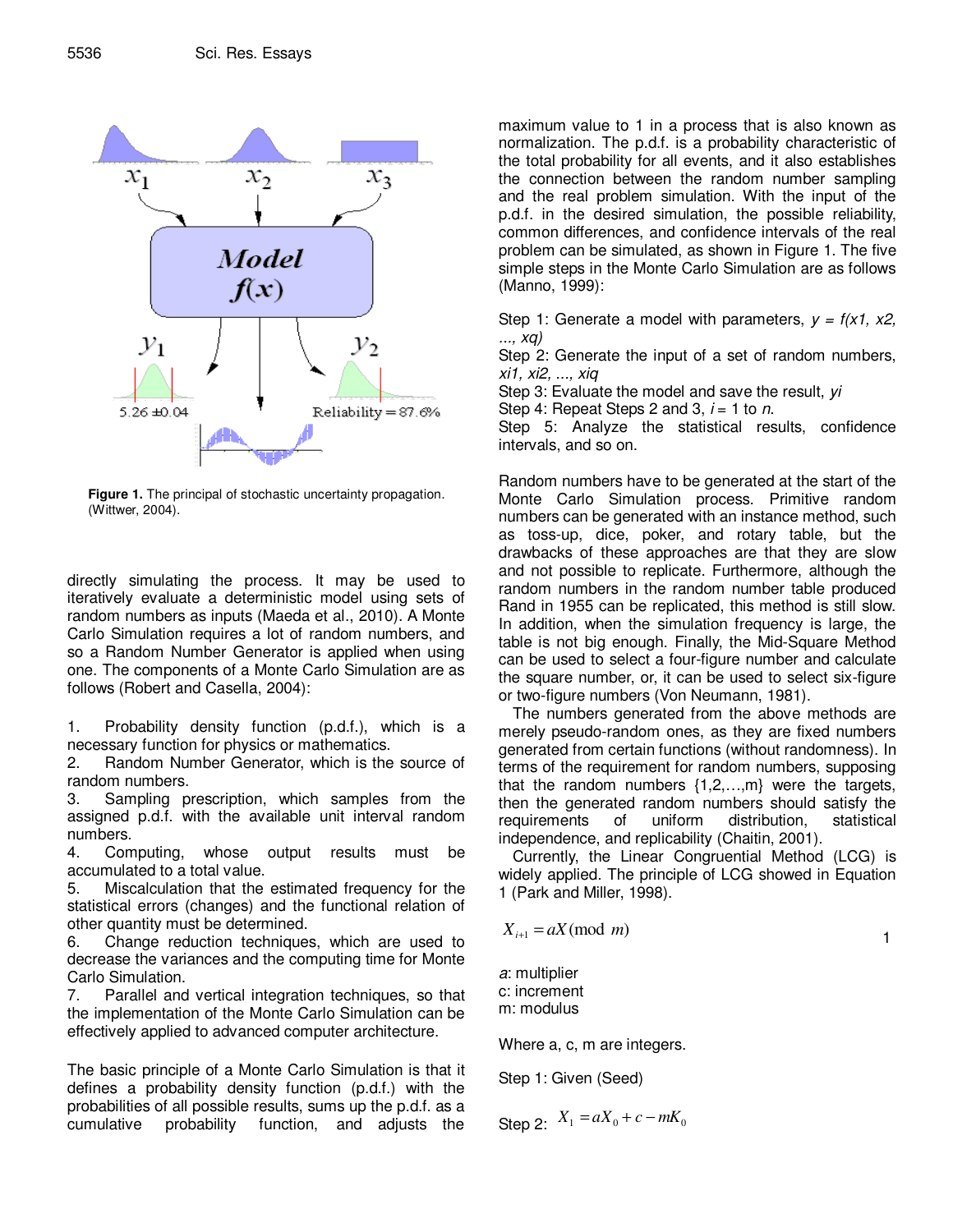

**Figure 2**. f(x) area measure composed of M equal portions.

Furthermore, most software compound generators, which utilize two or more random number generators to compose a new random number generator (Wichmann and Hill, 1982), are based on Equation 2.

$$
x_i = 171x_{i-1} \text{(mod 30269)}
$$
  
\n
$$
y_i = 172 y_{i-1} \text{(mod 30307)}
$$
  
\n
$$
z_i = 170z_{i-1} \text{(mod 30323)}
$$
  
\n
$$
u_i = \frac{x_i}{30269} + \frac{y_i}{30307} + \frac{z_i}{30323} \text{(mod1)}
$$
\n(3)

With LCG, or other methods, random numbers between 0 and m–1 are generated, these are then divided by m, and random numbers between 0 and 1 are generated that are similar to the random variables U(0,1). Other distributions of random numbers can be generated from  $U(0, 1)$ , and the characteristics of  $U(0, 1)$  are confirmed with the uniform distribution of the random numbers. By using a fitness test, it can be guaranteed that the random numbers all meet the requirements outlined above. Commonly applied tests include the Chi-square, Goodness-of-fit Test and the Kolmogorov-Smirnov Test, where the former primarily tests the category data. This study applied the Chi-square Goodness-of-fit Test to define the probability distribution (Equation 3):

Chi-Square Test 
$$
x^2 = \sum_{i=1}^k \frac{(o_i - e_i)^2}{e_i}
$$

Where *oi* is the observed number and *ei* the theoretical one.

Furthermore, the probability distribution computation used numerical integration in the Monte Carlo Simulation. When integrating a number, the  $[0, 1]$  interval can be

easily distinguished (Press et al., 1992), and M-equal portions are evenly divided to compose the area measurement. In the rest of this paper, the computation of the probability for each day is found using the integral method, with the sum being 1, that is, 100%, as shown in Equations 4 and 5.

$$
S = \int_0^1 f(x) dx
$$
  
\n
$$
S = \frac{1}{M} \sum_{n=1}^{M} f(x_n) + O(1/M^2)
$$

In other words, Xn could be selected. With the uniform distribution in the random number generator,  $n =$ 1, 2, ..., M are generated, so that, if  $\overline{M}$  is big enough, Xn becomes a set of the uniform distribution distributed in the region  $[0, 1]$ , as in Equations 6 and 7, where  $Xn$ fluctuates to compose the area measurement (Figure 2).

$$
S \approx \langle f_n \rangle = \frac{1}{M} \sum_{n=1}^{M} f(x_n)
$$
  

$$
\Delta S = \sqrt{\frac{\langle f_n^2 \rangle - \langle f_n \rangle^2}{M}}
$$

#### **Failure mode and effect analysis (FMEA)**

FMEA is a reliability analysis for the establishment of a systematic process that, before the implementation of a design/process, looks for all potential problems that may cause failure and provides a risk assessment so that appropriate measures can be applied to eliminate or reduce the risk of such failures (Chen, 2007; Chang, 2009). It's a method of reliability analysis intended to identify failures which have consequences affecting the functioning of a system (Hung and Sung, 2011). FMEA was applied as the analytical approach to the Aircraft Power Plan in the early 1950s, and, based on the requirements of the Automotive Industry Action Group (AIAG, 2008), became one of the five quality system manuals. Nowadays, FMEA is widely applied in many industries, including aviation, automobiles, electronics, semiconductors, and medical equipment (Stamatiis, 1995; Rhee and Ishii, 2003; Chang, 2009). In addition, FMEA is gradually being applied in the service industry, such as in electronic commerce (Linton, 2003). Shahin (2005) further combined it with the Kano model for applications related to tourism.

FMEA is the task of finding possible faults in a system and evaluating the consequence of the fault on the operational status of the system (Hung and Sung, 2011).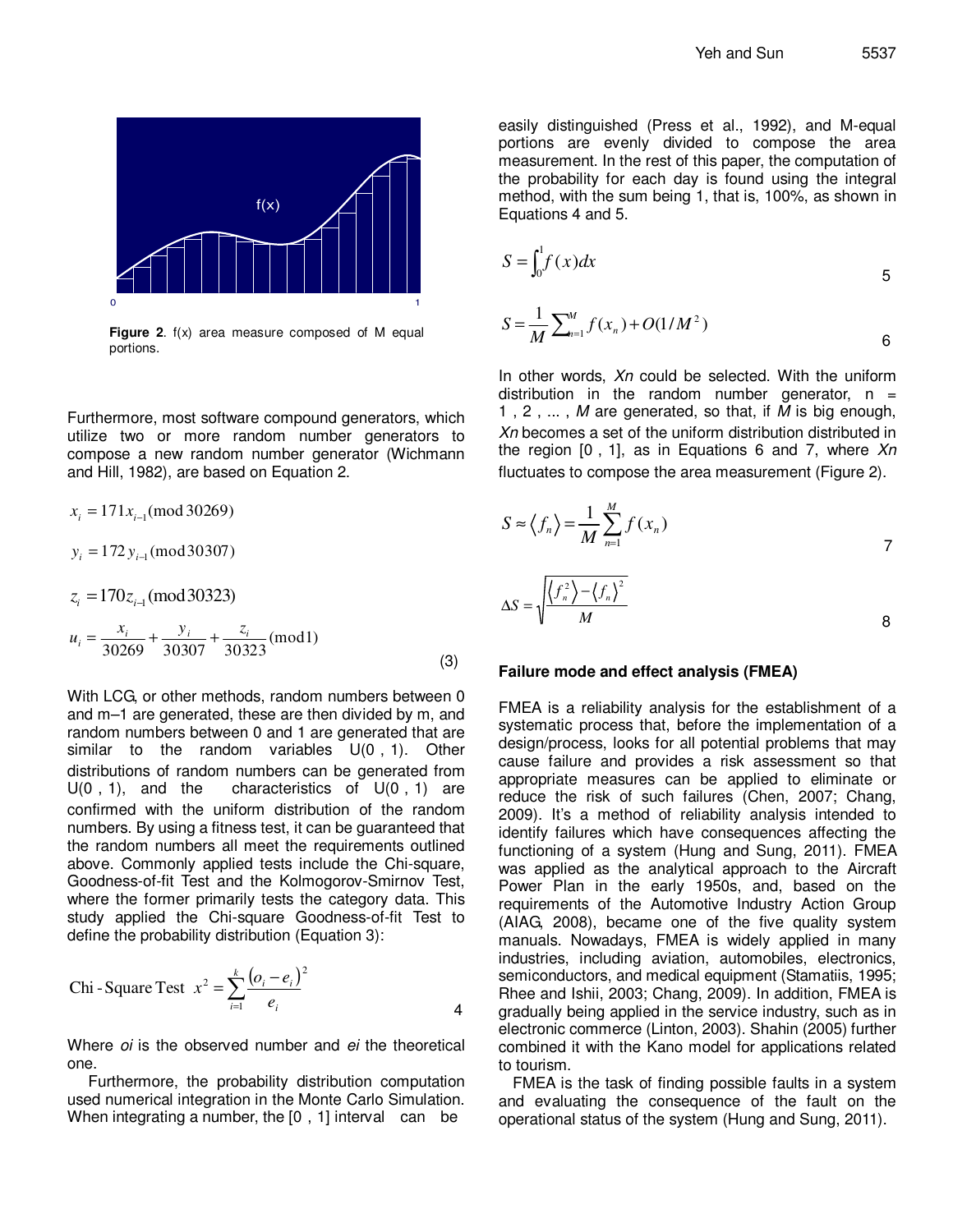Conventionally, the estimation of FMEA utilizes the computation of risk priority number (RPN) (Yeh and Hsieh, 2007), which indicates the severity, frequency of occurrence, and detection of products, shown as RPN=S×O×D, where the severity (S) measures the severity of the impact of a potential failure mode (with customer satisfaction as the overriding concern, and the loss of equipment/personnel being further evaluated); the frequency of occurrence (O), which predicts the frequency of failure factor/structure; and the detection (D), which detects the failure factors or the assessment index of the mode. S, O, and D are all scored with a 1-to-10 grade (AIAG, 2008), with a higher severity, higher frequency of occurrence and a lower detection all meaning a higher score. Furthermore, the Risk Priority Number (RPN) is scored based on the fact that the higher the overall RPN, the more important the failure mode. Previous research indicated that necessary improvement measures should be taken when the RPN is over 100 and S is greater than or equal to 8 (Stamatis, 1995). In addition, after the failure has been addressed, the RPN should be re-calculated to better understand the related reduction in risk and to confirm the effectiveness of the corrections undertaken (Chen, 2007). In conclusion, RPN is often applied to identify potential problems and can be used to undertake a system of active maintenance, so that the management department can both be aware of potential problems and also make predictions as the equipment operating conditions (Almannai et al., 2008).

#### **MATERIALS AND METHODS**

#### **Define failure mode and effect analysis (FMEA) to determine the key equipment**

This study set the procedure of FMEA and the specifications as follows:

- 1. To determine the time and the task of FMEA looking for the key equipment.
- 2. Based on the equipment or the functional characteristics, the task group is set up, appropriate personnel are selected, and they are effectively integrated. The number of members in the task group depends on the task, but generally three to seven qualified personnel are selected from each department. The task supervisor is in charge of coordinating and instructing the participants with regard to the division of labor and individual responsibilities, as well as reporting on the operating conditions.
- 3. To carry out the failure mode and effect analyses using the FMEA published by the Automotive Industry Action Group (AIAG).
- 4. All possible potential failure modes should be taken into account in the analyses, and the discussions should be undertaken from the perspectives of customers, who in this case are the maintenance personnel, process engineers, assembly design engineers, test engineers, and product analysts.

5. The effects of all possible potential failure modes with regard to delays, damage, and safety should be noted.

6. The situation at both the start and end of the process should be examined to find out the effects and the factors related to the corresponding failure modes.

In order to document the potential failures and carry out the effects analyses, an FMEA format was defined specifically to determine the key equipment. After interviews with the deputy manager in the equipment department, the table and the severity, frequency and detection grading standards were defined with regard to semiconductor equipment. The key equipment was thus determined using the definitions of the 16 FMEA items and filling in a related form, as follows:

1. FMEA number. Filling in the FMEA document number for inquiries and filing.

- 2. FEMA project name. In this study, FMEA is used to evaluate key equipment performance.
- 3. Process liability. Filling in the entire factory or the department and the team.
- 4. Editor. Filling in the name and the department of the engineer in charge of the preparations for FMEA.
- 5. Key date. Filling in the first scheduled finish date for FMEA.
- 6. FMEA dates. Filling in the initial date of editing FMEA and the revision date.
- 7. Core team. Listing the authorized and task-implementing department and the individuals.
- 8. Function requirements. Briefly describing the analyzed equipment and the model, as well as explaining the functions of the equipment.
- 9. Potential failure mode. After listing the possible failures of the equipment, the failure mode should be proceeded to conclude the related factors.
- 10. Potential failure effects. The possible effects of failure modes on the production line, the product quality, and the customers are stated.
- 11. Severity. When a potential failure mode occurs, the grading of severity of the effects on the next procedure (production line, product quality, and customers) is defined as in Table 1.
- 12. Potential factors in failure. Listing all possible factors in equipment failure and the related potential failure effects.
- 13. Frequency of occurrence. Scoring the possibility of the specific factors related to equipment failure, as defined in Table 2.
- 14. Current control. The current control methods to prevent the equipment from failure modes that preventive maintenance of the equipment is the current control mechanism.
- 15. Detection. A method to detect the failure of the equipment. Generally, the foundry applies Advance Process Control (APC) to receive the equipment signals to detect and monitor the equipment conditions, as defined in Table 3.
- 16. Improvement of risk priority number. Multiplying the severity, the frequency of occurrence, and the detection to be the RPN of the equipment.

The above items are written on a blank form, with a focus on the equipment in each department. The equipment with highest RPN overall is considered as the key equipment, with a greater risk to operations if not stable.

#### **A maintenance prediction model with a Monte Carlo Simulation**

After the key equipment has been identified confirmed, the historic data of the equipment maintenance values are simulated. First of all, the characteristics of the rises in equipment values were studied; the operating function is set with in relation to the function of the time

and the equipment values;  $\alpha$ <sup>i</sup> is defined as the equipment value

| of this maintenance action, and $P_i$ the time (unit: day) from the |  |
|---------------------------------------------------------------------|--|
|---------------------------------------------------------------------|--|

previous action to this one; and, with the relation function of  $\alpha_i$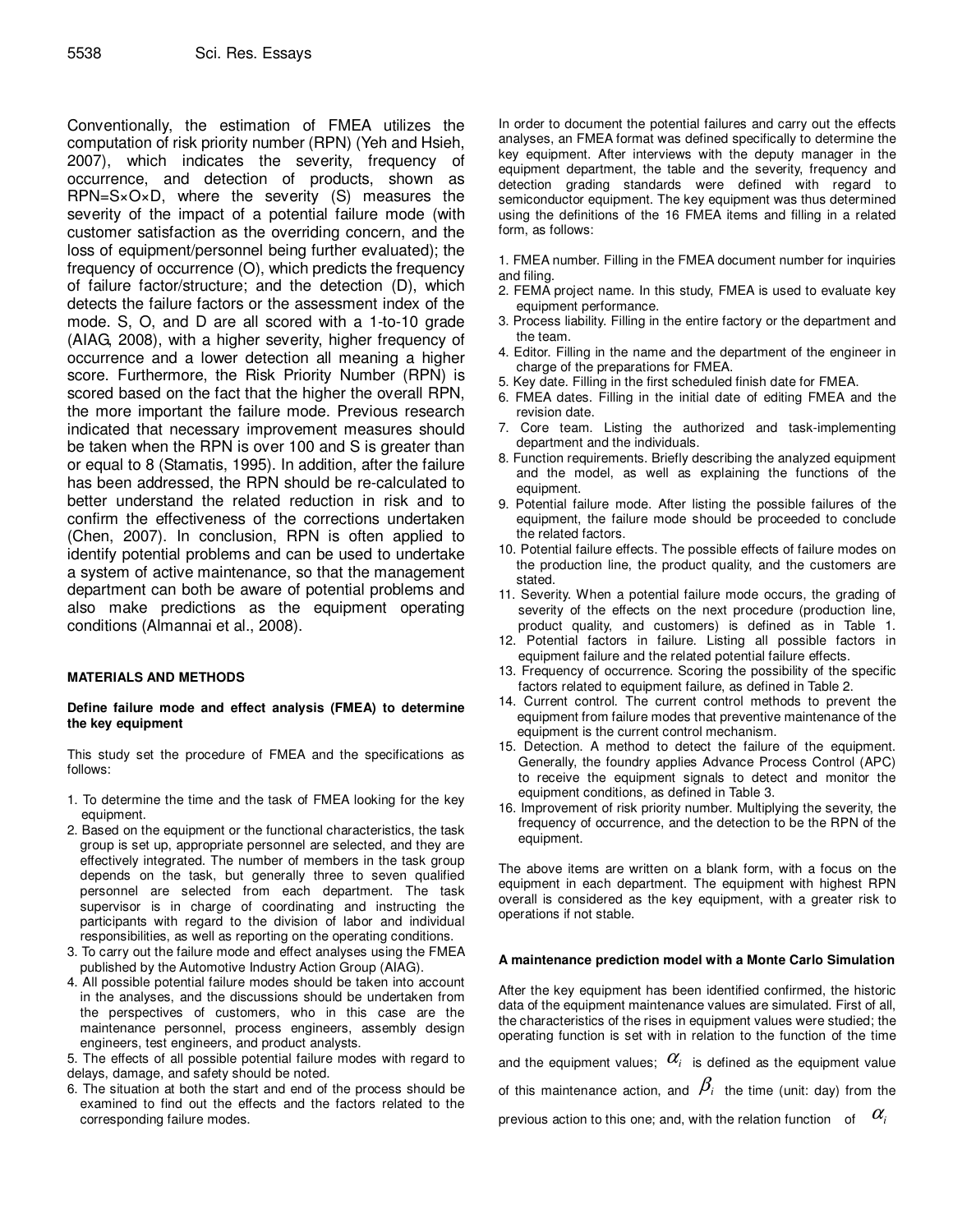| <b>Effect</b> | Decision criteria: severity of the effect                                                                                              | <b>Severity</b> |
|---------------|----------------------------------------------------------------------------------------------------------------------------------------|-----------------|
| Severe crisis | Possible harm to the equipment or the maintenance personnel, does not<br>conform to government regulations, and no warnings at failure | $9 - 10$        |
| Very high     | Customer complaints about product quality that affect shipments or causes<br>rejected products.                                        | $7-8$           |
| Medium        | Does not severely affect the production line, and affected products can be<br>reworked.                                                | 5-6             |
| Very low      | Only slightly affects the production line, but will still affect product quality.                                                      | $3 - 4$         |
| Very slight   | Only slightly affects the production line, but does not affect product quality.                                                        | $1-2$           |

**Table 1**. Severity grading.

**Table 2**. Frequency grading.

| <b>Effect</b> | Decision criteria: possibility of failure        | <b>Frequency of occurrence</b> |
|---------------|--------------------------------------------------|--------------------------------|
| Very high     | Inevitable equipment failure.                    | $9 - 10$                       |
| High          | Often occurs, about once a month.                | 7-8                            |
| Medium        | Seldom occurs, once every half-year or a season. | $5-6$                          |
| Low           | Occurs once or more per year.                    | $3 - 4$                        |
| Very low      | Hardly ever occurs.                              | $1 - 2$                        |

#### **Table 3**. Detection grading.

| <b>Effect</b>    | Decision criteria: Possibility of detection                                                                                                                                               | <b>Frequency of</b><br>occurrence |
|------------------|-------------------------------------------------------------------------------------------------------------------------------------------------------------------------------------------|-----------------------------------|
| Very difficult   | Cannot be detected and not until the defective product is detected will<br>the equipment failure be found, so that several lots of defective<br>products will already have been produced. | $9 - 10$                          |
| <b>Difficult</b> | Cannot be detected and not until the defective product is detected will<br>the equipment failure be found, so that one lot of defective products<br>will already have been produced.      | $7-8$                             |
| Medium           | At detecting conditions to receive the equipment signals, without<br>defined control limits so that the failure equipment is not automatically<br>held.                                   | $5-6$                             |
| Easy             | At detecting conditions to receive the equipment signals, with defined<br>control limits but the failure equipment is not automatically held.                                             | $3 - 4$                           |
| Very easy        | At 100% detecting conditions to receive the equipment signals, with<br>defined control limits that the equipment failure is automatically<br>detected.                                    | $1-2$                             |

and  $\beta_i$ , the rise in the equipment values in a unit day is obtained as  $S(x)$ , as in Equation 8.

The minimum rise of all rises in a unit day from the first maintenance<br>action to the i<sup>th</sup> maintenance is defined as *S*(*a*) (Equation 9).

$$
S(x) = \frac{\alpha_i}{\beta} ; \ \alpha_i \geq 0; \beta_i > 0
$$

$$
S(a) = \min \bigg[ \alpha_1 / \beta_1 \dots \alpha_i / \beta_i \bigg]; \ \alpha_i \geq 0; \beta_i > 0
$$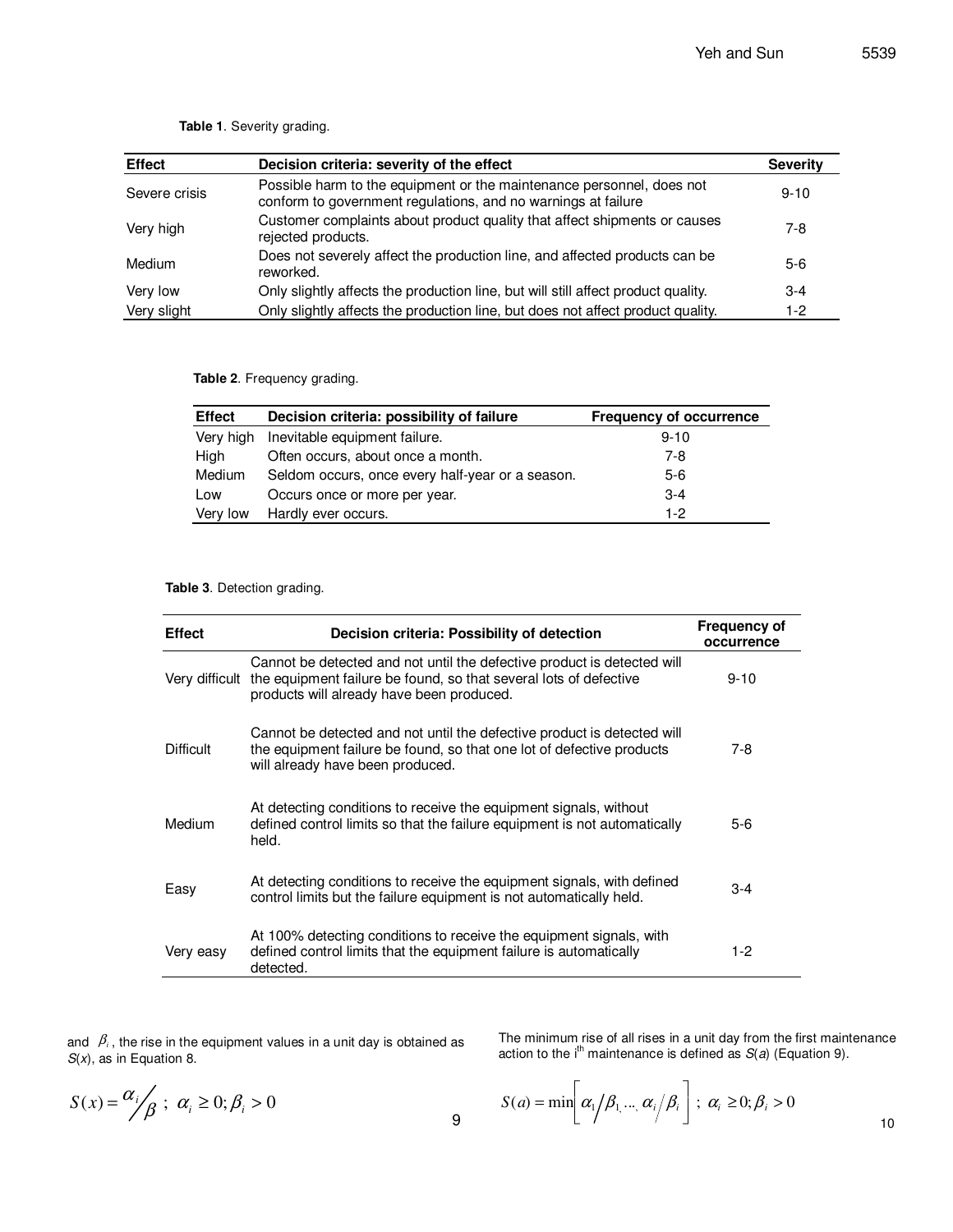The maximum rise of all the rises in a unit day from the first to the  $i<sup>th</sup>$ maintenance is defined as  $S(b)$ , (Equation10).

$$
S(b) = \max \bigg[ \alpha_1 / \beta_1 \dots \alpha_i / \beta_i \bigg]; \ \alpha_i \ge 0; \beta_i > 0
$$

The average rise of all rises in a unit day from the first maintenance to the i<sup>th</sup> maintenance is defined as  $S(c)$  (Equation11).

$$
S(c) = \bar{c} = \frac{1}{N} \sum_{i=1}^{N} \left( \alpha_i / \beta_i \right); \ \alpha_i \ge 0; \beta_i > 0
$$

The standard deviation of all rises in a unit day from the first maintenance to the i<sup>th</sup> maintenance is defined as  $S(d)$  (Equation 12).

$$
S(d) = \sigma = \sqrt{\frac{1}{N} \sum_{i=1}^{N} \left[ \left( \alpha_i / \beta_i \right) - S(c) \right]}; \ \alpha_i \ge 0; \beta_i > 0
$$
\n13

The first maintenance value is defined as  $PM_i$ , with the i<sup>th</sup> maintenance value as  $PM_i$ . The maximum value from the predictions, defined as  $S(e)$ , is used to select the closest value from the first to the  $i<sup>th</sup>$  maintenance values as the target, where the predictions are shown as in Equation 13.

$$
S(e) = \max \bigg[ PM_{1, \dots, PM_i} \bigg]
$$

 $S(K)$  is defined as the average maintenance interval, and is used for the prediction of maintenance time-points as well as the important output analyses, as shown in Equation 14.

$$
S(K) = \frac{S(e)}{S(c)} \tag{15}
$$

 $S(M)$  is defined as the most likely maintenance interval, and is compared with  $S(K)$  as well as determine the longest possible period between maintenance actions (days), as in Equation 15.

$$
S(M) = \frac{S(e)}{S(a)}
$$

S(N) is defined as the shortest possible maintenance interval in days, in comparison with  $S(K)$ , as in Equation 16.

$$
S(N) = \frac{S(e)}{S(b)} \tag{17}
$$

Having established the maintenance prediction model, the computation was solved using a probability model in the Monte Carlo Simulation. Based on the historic data or the probability distribution of the factors, the distributed parameters were estimated, and, with the random variables of the parameters, Crystal Ball (CB) software was applied for the analyses. The random number generator of the software CB applied LCG and was run for 10,000 tests, and thus this study could obtain the probability distribution of maintenance time-points, with the radius of the error range of the system confidence interval (CI) set at 95%, as in Equation 17.

$$
P(-z \le Z \le z) = 1 - \alpha = 0.95
$$

Based on the results of the maintenance prediction model, above, this next subsection discusses of the probability density function presented in the accumulated data. The time-line is studied first. According to the data, when the productivity of a foundry is steady the value is quantitatively accumulated, and the resulting per-unit-day rise is steady and without much variation, so that the probability distribution of the rate of increase follows a normal distribution. Furthermore, the average rise within a day collected from several maintenance cycles is calculated using the average  $S(c)$  and the standard deviation  $S(d)$ , input to Crystal Ball (CB), in order to establish the Monte Carlo simulation with the accumulated rises (Figure 3).

To simulate the escalating trend probability distribution models of the accumulative generated values foundries are likely to define the target value and the upper and the lower limits. The lower limit is the management control that triggers an alerting when the equipment requires maintenance, while the upper limit is generally not exceeded as it might adversely affect product quality, and further result in equipment failure. The real values of the foundry show that the escalating trend probability distribution has a triangular distribution. Simulating the escalating trend input to CB, the Monte Carlo Simulation for the rise of each items of historic data are established, as shown in Figure 4.

When the distribution probability is generated, the maximum generation  $S(e)$  is selected from to in the simulation and then divided by the one-day rise in the Monte Carlo Simulation, so that the predicted distribution of time points can be calculated and further divided by  $S(a)$  or  $S(b)$ , and then, the predicted distribution of the longest and shortest periods can be calculated.

Based on the historic maintenance data, a sensitivity analysis is further implemented to evaluate the contribution of various maintenance actions to the entire system maintenance. The accumulative characteristics of the equipment with better representativeness in the simulation are listed, and the equipment distribution test applies Chi-square Goodness-of-fit Test of nonparametric statistics in the CB software to model of the target probability distribution, and a discussion of the parameter is not required. This method is similar to the statistical inference method, which looks for the most appropriate probability distribution. The ultimate target of the current study is to select the top three PM dates for use as a management referral index.

#### **RESULTS**

This research aimed to produce an effective PM model in the diffusion zone (equipment coded with the initial "D") of a semiconductor foundry for computer memory in Taiwan. In the period of data collection, data were collected on the production conditions in a foundry with a fixed production of 60,000 wafers every month, without considering the factors of installing new equipment or decreasing production, and the preventive maintenance model being based on cumulative wafer thickness. The discussion presented in this work covered the FMEA of the key equipment in various departments of the semiconductor foundry. The key determinants examined were the RPN being over 100, and the severity equal to or more than 8.

As noted earlier, when completing the FMEA for the key equipment, an RPN over 100 and S larger than or equal to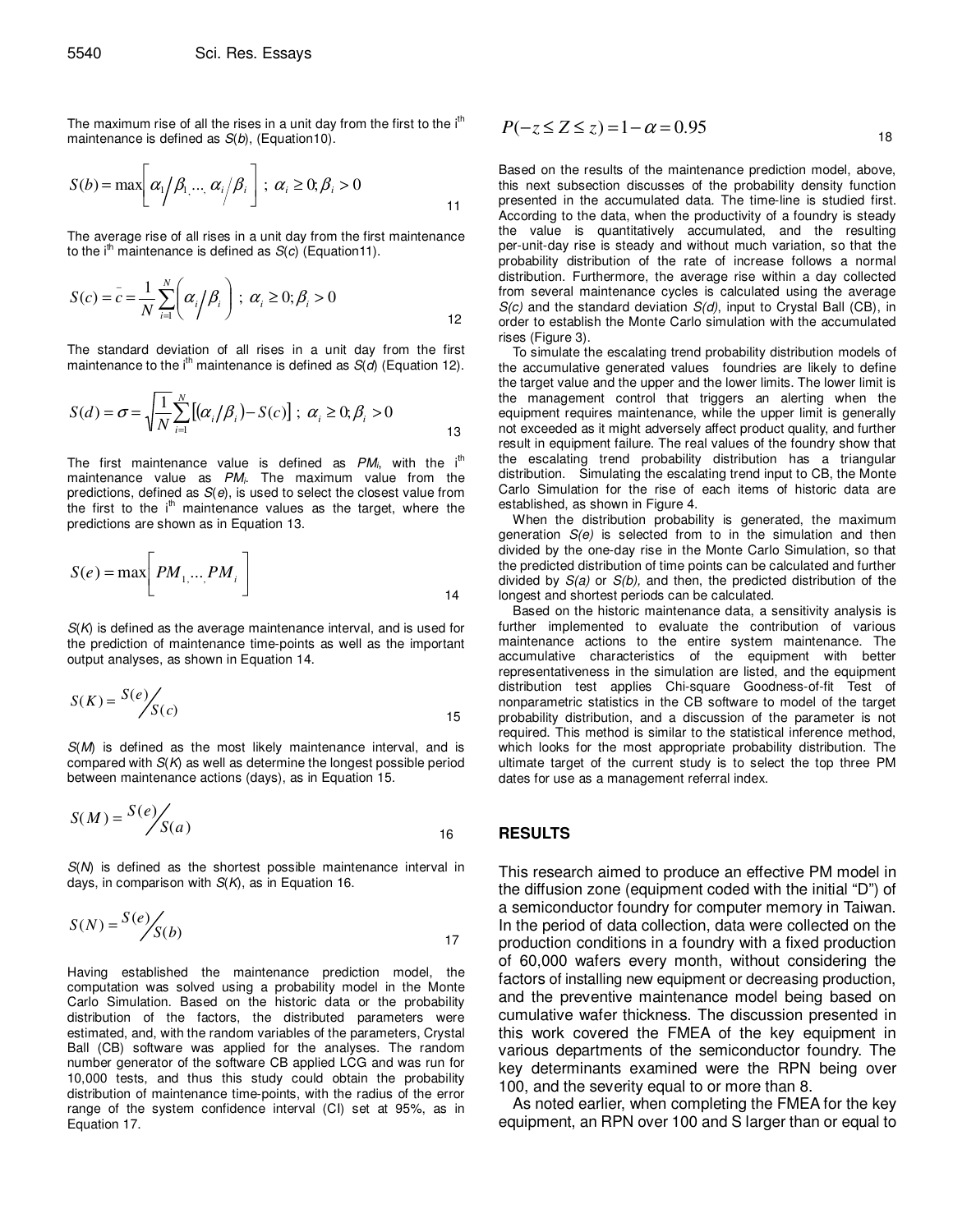

**Figure 3**. Crystal Ball-defined normal distribution.



**Figure 4**. Crystal Ball-defined triangular distribution.

8 (Stamatis, 1995) were applied as the decision criteria for the key equipment. This study then analyzed the FMEA of the equipment failure records with regard to thin film, etching, diffusion, chemistry mechanistic polish, and cleaning. Table 4 shows part of the relevant equipment analyses, in which DX-XXX-03-CH2 is determined as the key equipment. The equipment data were then collected to set the conditions for the simulation model, and after the prediction was completed the results of the simulation were analyzed. After confirming that the equipment coded DX-XXX-03-CH2 (CH2 represents the second chamber) is the key equipment in the diffusion zone, the relevant data within the period of December 6th, 2009 to March 3rd, 2010 were obtained, and eight PM were conducted in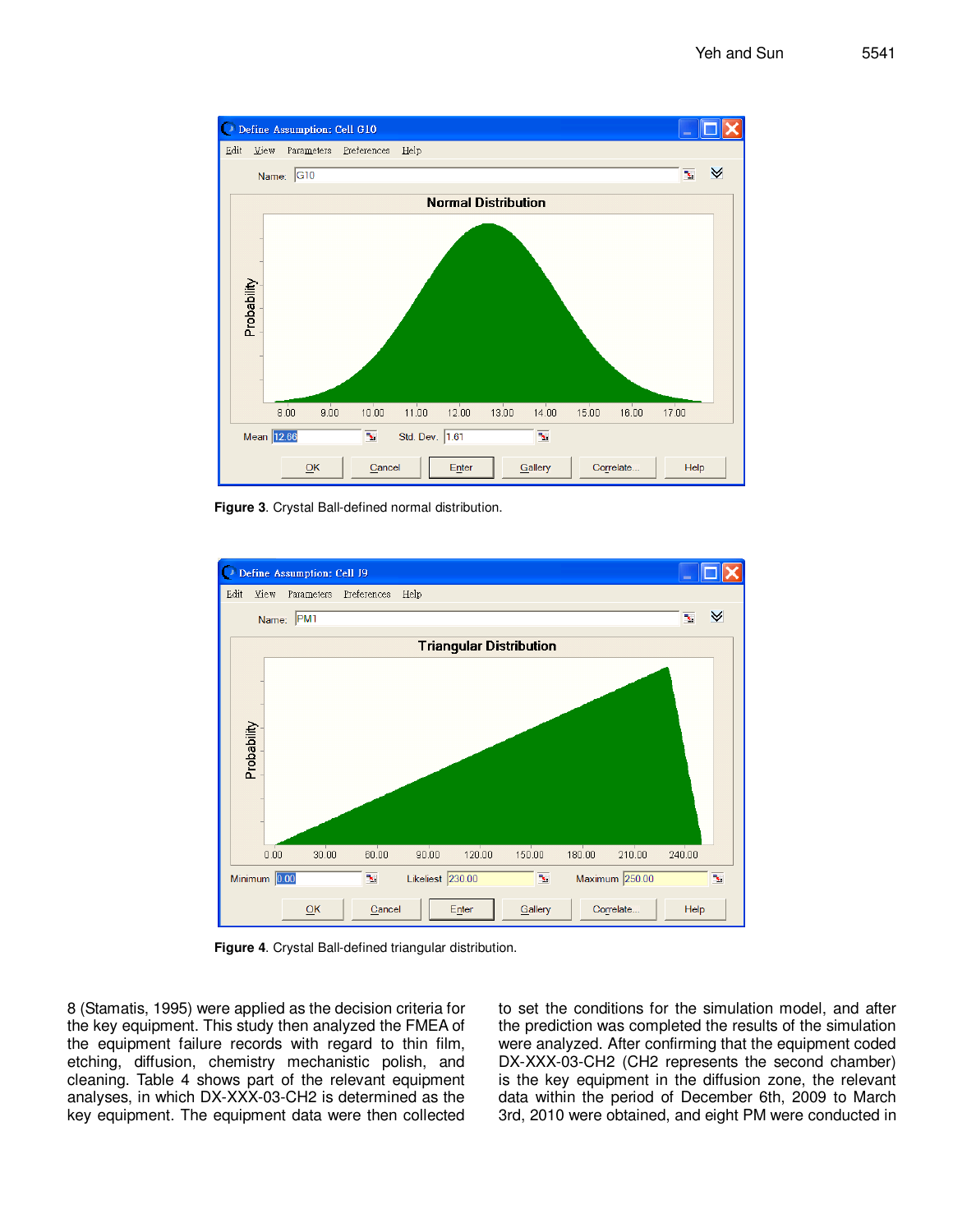**Table** 4. FMEA Analysis of the semiconductor equipment.

| Equipment failure mode and effects analysis            |                                  |                                                                            |                |                                                     |                                                                        |                                                                                                                 |   |            |
|--------------------------------------------------------|----------------------------------|----------------------------------------------------------------------------|----------------|-----------------------------------------------------|------------------------------------------------------------------------|-----------------------------------------------------------------------------------------------------------------|---|------------|
| Item: Key equipment assessment<br>Key Date: 2009/12/06 |                                  | Process department: All Eq. Dept<br><b>FMEA Date: 2009/12/07</b>           |                |                                                     | <b>FMEA No.:0001</b><br><b>Prepared By: XXX</b><br>Core Team: Eq. Team |                                                                                                                 |   |            |
| <b>Function Requirements</b>                           | <b>Potential Failure</b><br>Mode | <b>Potential Effects of Failure</b>                                        | S              | <b>Potential Causes</b><br>/Mechanism of<br>Failure | $\Omega$                                                               | <b>Current Process Control</b>                                                                                  |   | <b>RPN</b> |
| <b>ETCH</b><br>EX-XXX-02-CH2                           | Product over<br><b>ETCH</b>      | Shipping to customer lead to<br>customer complains, and Yield<br>loss 20%. | *8             | Equipment Etch<br>time abnormal                     | 3                                                                      | Receive and detect equipment message, define<br>control Spec., but cannot auto hold equipment<br>when abnormal. | 4 | 96         |
| <b>ETCH</b><br>EX-XXX-02-CH3                           | Equipment down                   | Product reworks 10 pcs.                                                    | 5              | <b>Equipment PCB</b><br>broken                      | $\mathfrak{p}$                                                         | Receive and detect equipment message, but<br>cannot auto hold equipment when PCB broken.                        | 6 | 60         |
| <b>DIFF</b><br>DX-XXX-03-CH1                           | Equipment down                   | Effect production, and lead to<br>shipping.                                | 3              | Unclear equipment<br>issue                          | $\boldsymbol{\Lambda}$                                                 | 100% receive and detect equipment message, auto 2<br>hold equipment when abnormal happen.                       |   | 24         |
| <b>DIFF</b><br>DX-XXX-03-CH2                           | Implant dose<br>abnormal         | Customer complains, the issue<br>lead to Yield loss 30%.                   | $*{\mathsf R}$ | Implanter broken,<br>and did not notice             |                                                                        | It cannot detect until product happen abnormal.                                                                 | 9 | $*144$     |
| <b>TF</b><br><b>TX-TXX-04-CH3</b>                      | NH4 gas leak                     | Damage equipment or operator. *9                                           |                | Equipment pipe<br>broken                            | $\overline{2}$                                                         | To receive and detect equipment message.                                                                        | 3 | 54         |

**Table 5**. Cumulative film-thickness of DX-XXX-03-Chamber2.

|                                | PM data (2009/12/6~2010/3/3) |       |       |       |       |       |       |       |
|--------------------------------|------------------------------|-------|-------|-------|-------|-------|-------|-------|
| <b>PM</b> times                |                              |       |       | 4     | 5     | *R.   |       |       |
| PM interval (day)              |                              |       |       | -8    | Q.    |       |       |       |
| Cumulative film-thickness (nm) | 23.94                        | 24.98 | 17.85 | 25.58 | 22.63 | 19.57 | 26.91 | 27.32 |

\* Failure maintenance without reaching the cumulative film-thickness of 22-28 nm.

the period. The PM time occurred when the equipment processing chamber reached 25 cumulative film-thicknesses, and so this value was the key for PM, but the maintenance was not necessarily conducted at this point. Since the equipment was perhaps stopped for maintenance without completing a shipment of wafers, the actual value was about three cumulative film-thicknesses more or less than 25 nm. Indeed, it was also suggested by the equipment manufacturer that maintenance should be cumulative implemented at 22-28 nm film-thicknesses. The sorted data are shown in Table 5.The data in Table 5 were used in the algorithm model in this study, and further set in the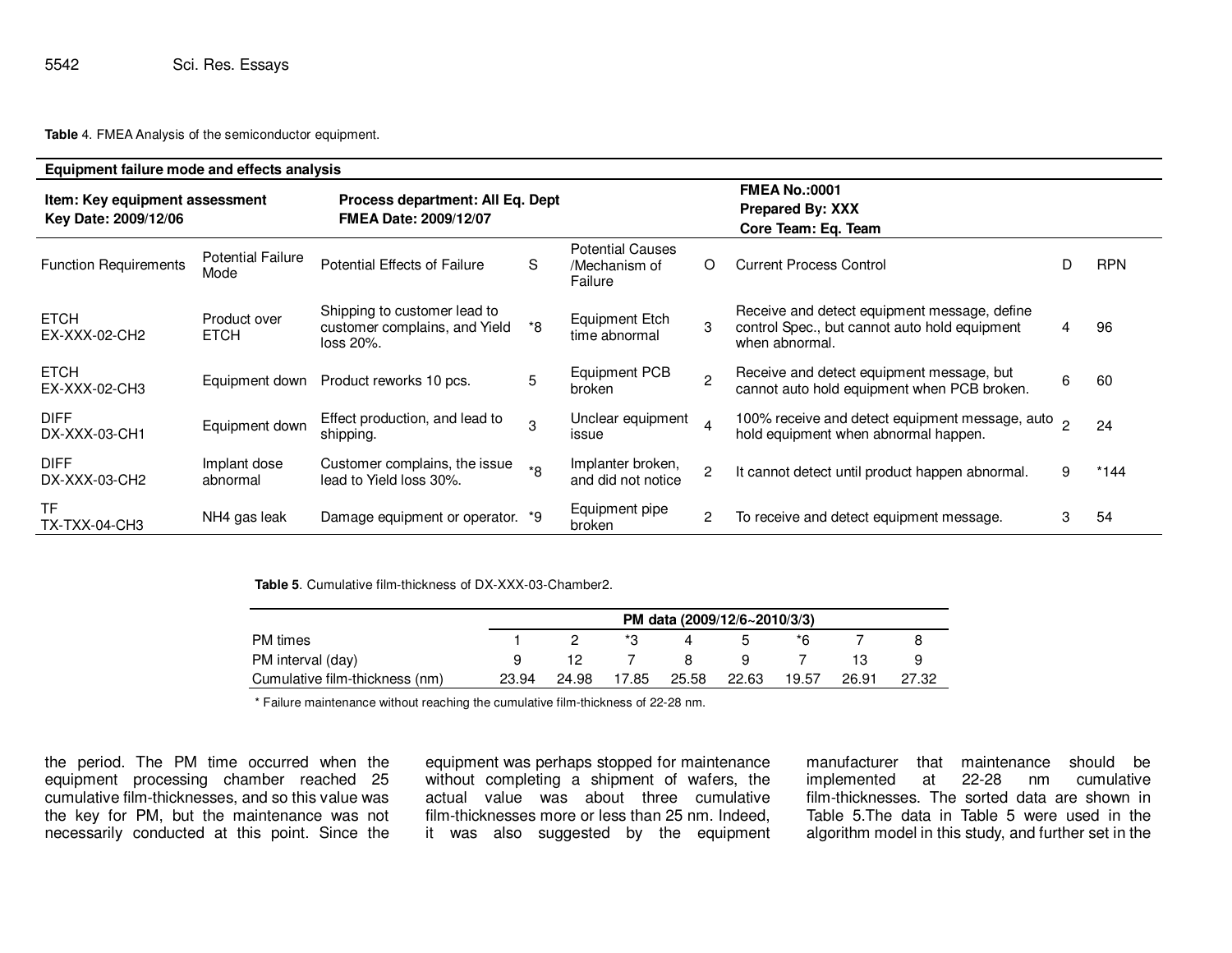

**Figure 5**. Cumulative film-thickness value simulation distribution.



**Figure 6**. Maintenance time-point probability distribution of the cumulative wafer thickness equipment.

simulation software CB. In addition, the confidence interval was set at 95%, and the Monte Carlo Simulation was run 10,000 times to obtain the simulated distribution of the 10,000 values and the relevant data, as shown in Figure 5. With the test distribution approaching Min Extreme, the average value of 25.07 nm cumulative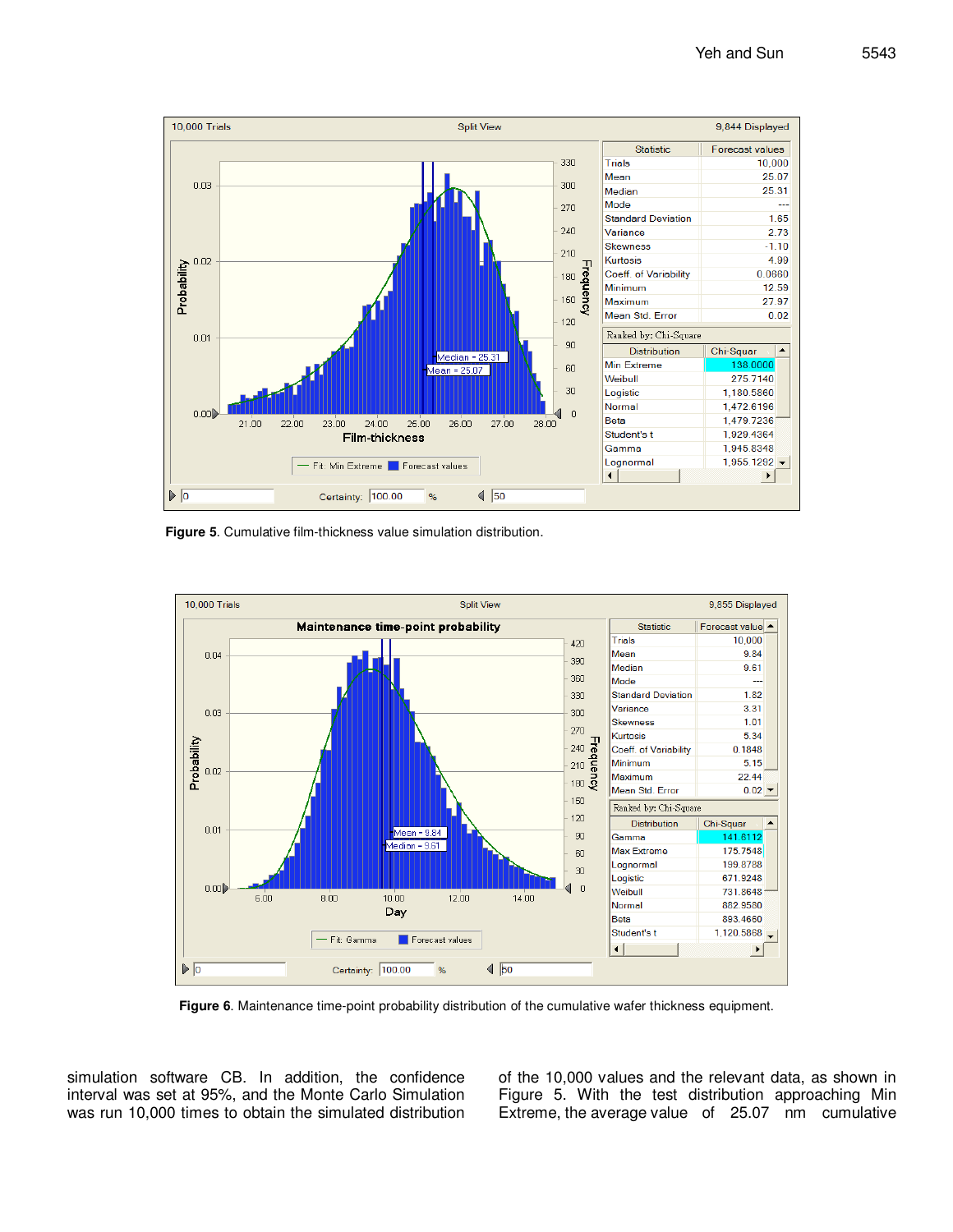|  |  |  |  |  | Table 6. Probability of time-point for maintenance action. |  |
|--|--|--|--|--|------------------------------------------------------------|--|
|--|--|--|--|--|------------------------------------------------------------|--|

| <b>Period</b>  | <b>Probability</b> | <b>Period</b> | Probability |
|----------------|--------------------|---------------|-------------|
|                | (%)                |               | (%)         |
| Days $0\neg 6$ | 2.57               | Day 11        | 11.4        |
| Day 7          | 10.10              | Day 12        | 5.63        |
| Day 8          | 22.13              | Day 13        | 2.92        |
| Day 9          | 24.20              | Day 14~∞      | 2.34        |
| Day 10         | 18.71              | Total         | 100.00      |

film-thicknesses was divided by the rise of the one unit-day value within PM1 to PM8 combined withthe Monte Carlo Simulation Model in this study. The ordinary maintenance period probability distribution of the equipment  $S(K)$ , simulated with the Monte Carlo Simulation, is shown as Figure 6. The average maintenance cycle was 9.84 days, and the test distribution approached Max Extreme. The standarddeviation of the output data with further analyses was 1.82, and the standard error of the mean (SEM) was 0.02, representing the considerable reliability of the conclusion. This simulation was random number generated and based on the central limit theorem (Hayter, 1996). The simulations in this study were run up to 10,000 times, so that the results approached normal distribution. Applying the simulation with a known average standard deviation to implement a two-sample t-test on the historic data (α<0.05 was set as the statistical difference), the t-value was  $-0.07$  (p-value  $=0.467$ ; 95 Cl% $=$ -2.424283, 1.234495), meaning that the model produced a predicted maintenance period that had no significant differences with the reality. The probability percentage calculated for every day is shown in Table 6, which reveals that the most likely number of days between maintenance actions is nine, with the probability of 24.2%. This study aimed to select the top three most likely periods, and the results show that the eighth and tenth days were the dates when PM was most likely to occur, and this can be used as a reference by managers.

With the set model to calculate the shortest  $S(N)$  and longest S(M) possible periods between maintenance actions, and the probability distribution and the relevant data are shown in Figures 7 and 8, respectively, and a comparison of these is shown in Figure 9. The comparison enables us to accurately define the shortest period as 7.97 days and the longest as 12.61.

The simulation in this study was run 10,000 times. The data for the PM maintenance time-points produced based on the model in this work were further confirmed with the two-sample t-test, the results of which showed the similarity between the simulation and reality. According to the accumulative generations of the five pieces of equipments, the PM period in the historic data also contained failure maintenance actions, but these did not affect the simulated overall probability distribution or the average. For instance, in terms of the PM of the

cumulative films from the DX-XXX-03-Chamber2, the eight maintenance actions in the historic data had an average interval of 9.84 days, and two failure maintenance actions were included in the historic data that was one-quarter of the data. The values on the seventh day were 17.85 and 19.57, which were far less than the specification of 25 nm. The simulation result on the seventh day presented low probability of 10.1%, asshown in Table 6, as the rises in equipment value was defined as the computing basis with one unit-day, as shown in Equation 8, and further computed with random number generations so that the simulation would not be inclined to the right or the left distribution resulting from failure maintenance or the maintenance period, respectively. According to the sensitivity analyses in this study, the PM with the highest probability simply stood for the cumulative characteristic at the time of the simulation. With the verification, the largest contribution of the PM obtained from the 10,000 simulations was different. The uniform distribution generated from the Monte Carlo Simulation's random numbers therefore demonstrated that the probability of the simulations at any PM period was equal.

## **CONCLUSION**

Research on the maintenance and reliability of the equipment in semiconductor factories is increasing (Degbotse and Nachlas, 2003; Kuo and Sheu, 2006). As the precision and the size of the equipment in such factories are increasing, the maintenance and reliability of this equipment is of critical importance. By using empirical research, this study aimed to provide foundries with the data needed to know when to best maintain its key equipment.

This study proposed using FMEA and a Monte Carlo Simulation to predict the time-points for preventive maintenance. With FMEA, a systematic record clearly highlighted the key or bottleneck equipment in the semiconductor foundry for the reference of the equipment engineering department. In terms of FMEA verification, the chemistry mechanistic polishing and cleaning in the case-studied semiconductor foundry were not the zones with the key equipment, as the RPN did not reach the level of 100 and the severity not equal to or larger than 8. On the other hand, Chamber2 in the diffusion zone had an RPN of 144, and thus can be considered as a key piece of equipment. In this case, not all processing zones had similar failure occurrence probabilities and severities, but some processing zones were more likely to have serious effects if a failure occurred, and thus the engineering and the equipment departments should pay more attention to these. Having found the key equipment, a Monte Carlo Simulation was further applied to predict the equipment's PM time-point so as to achieve the characteristics of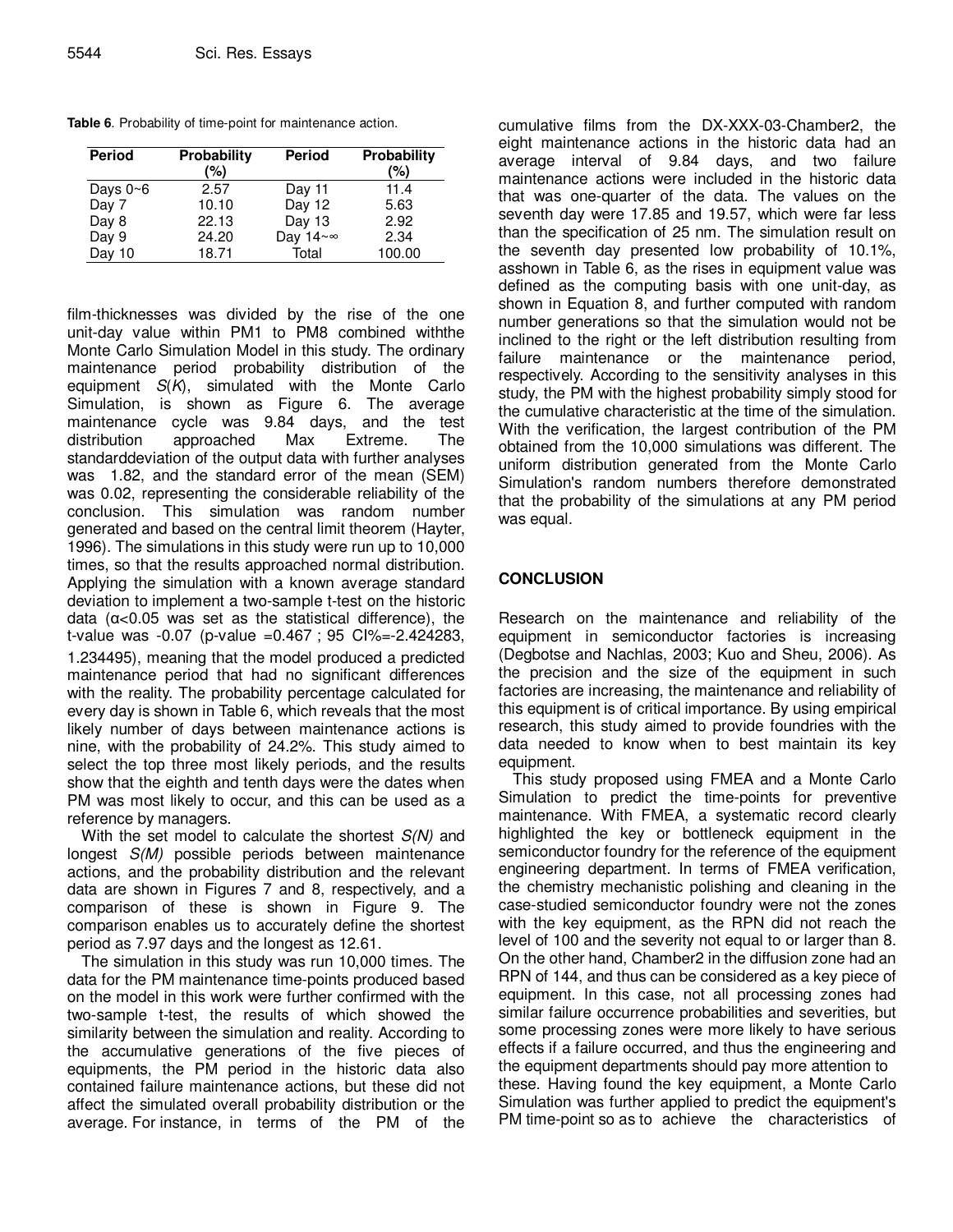

**Figure 7**. Probability distribution of the longest equipment maintenance period for cumulative film-thickness.



**Figure 8**. Probability distribution of the shortest equipment maintenance period for cumulative film-thickness.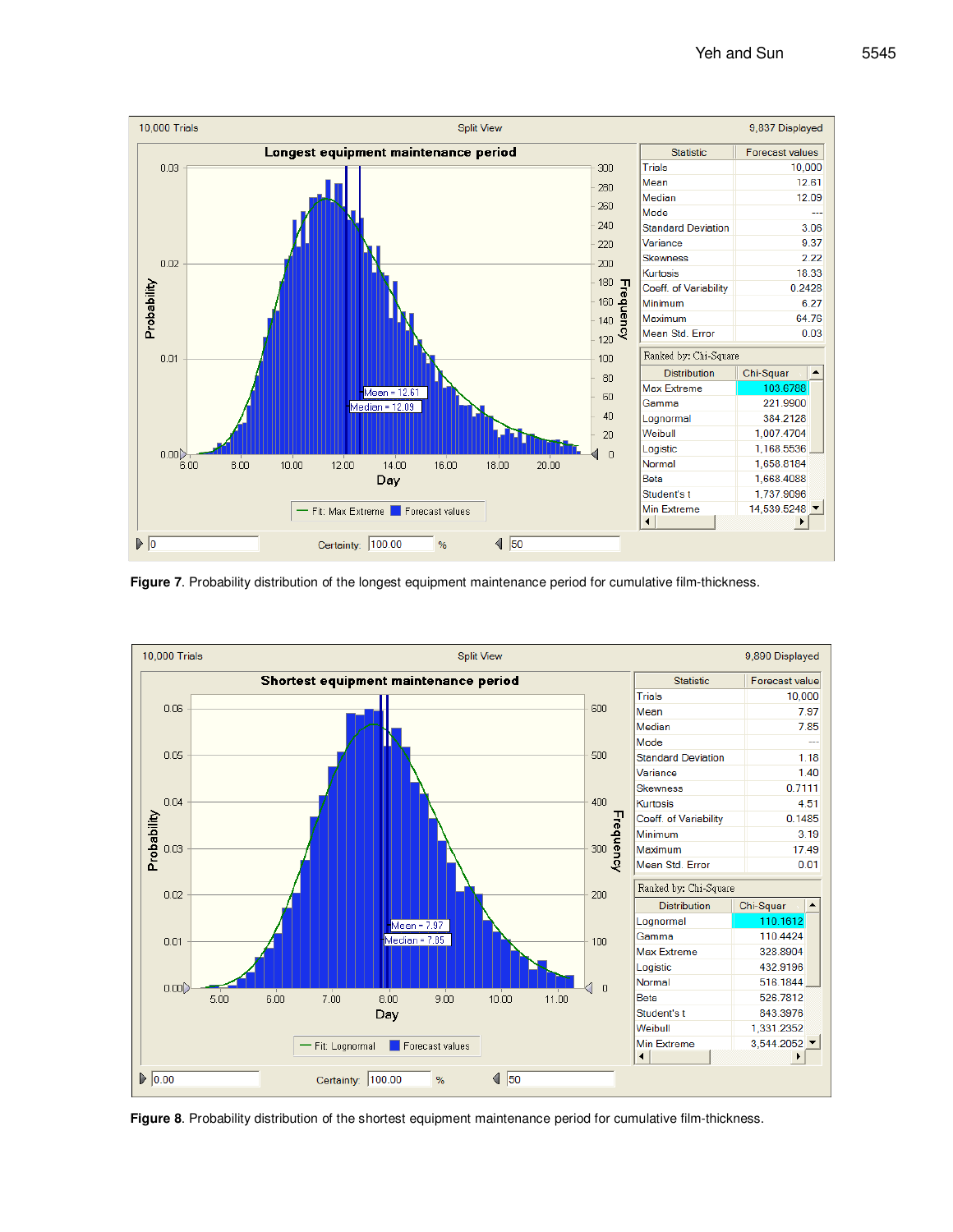

**Figure 9**. Comparison of the probability distributions of the combined maintenance time-points for cumulative film-thickness.

cumulatively generated data of PM in semiconductor factories that general algorithm could not achieve, complete the data with various periods, apply the set mode to complete an entire cycle which contained the average and the standard deviation calculated from the 10,000 simulations, as well as generate the probability of each day and the most probable p.d.f. of the maintenance time-point. With these predictions, this study computedthe probability of each date so as to enhance the accuracy of the results, which can then be used by managers when making places for the arrangement of manpower, machines, and materials. In addition, these results could also be used to reduce the chance of the equipment department re-scheduling actions and postponing the maintenance.

According to the results of this study, businesses could establish an effective maintenance model, standardize a regular maintenance plan and the maintenance arrangement and prediction, provide the setting control and the alerting specifications as the referral index of maintenance time-point for the manufacture and the equipment engineering departments, and achieve the objectives of the semiconductor manufacturing management (Chien et al., 2004) that the Overall Equipment Efficiency (OEE) of the world standard > 85% with high production efficiency, high equipment stability, high bottleneck equipment efficacy, and high equipment utilization. With the predicted results, this study established the period control limit for the alert so that the equipment department could establish the maintenance time-point for the periodical control.

#### **REFERENCES**

- Ahire S, Greenwood G, Gupta A, Terwilliger M (2000). Workforce-constrained preventive maintenance scheduling using evolution strategies. Decis Sci., 31(4): 833-858.
- AIAG (2008). Reference manual: potential failure mode and effects analysis (FMEA), 4th, USA, AIAG.
- Almannai B, Greenough R, Kay J (2008). A decision support tool based on QFD and FMEA for the selection of manufacturing automation technologies, Robotics and Comput. Integr. Man., 24(4): 501-507.
- Blanchard BS (1998). Logistics Engineering and Management, Prentice-Hall International, Inc.
- Brint AT (2000). Sequential inspection sampling to avoid failure critical items being in an at risk condition. J. Operat. Res. Soc., 51(9): 1051-1059.
- Chaitin GJ (2001). Exploring Randomness. London: Springer-Verlag.
- Chang KH (2009). Evaluate the orderings of risk for failure problems using a more general RPN methodology. Microelect. Reliab., 49(12): 1586-1596.
- Chen JK (2007). Utility Priority Number Evaluation for FMEA. J. Failure Anal. Prevent., 7(5): 321-328.
- Cheng WX, Chen LQ, Gong SG, Ding YZ (2006). Readiness simulation of ship equipment based on Monte-Carlo method. Acta Armamentarii, 27(6): 1090-1094.
- Chien C, Hsiao A, Wang I (2004). Constructing Semiconductor manufacturing performance index and applying data mining for manufacturing data analysis. J. Chin. Instit. Ind. Eng., 21(4): 313-327.
- Cornell P, Lee H, Tagaras G (1987). Warnings of malfunctions: The decision to inspect and maintain processes on schedule or on demand. Manage. Sci., 33(10): 1277-1290.
- Degbotse AT, Nachlas JA (2003). Use of Nested Renewals to Model Availability Under Opportunistic Maintenance Policies. The J. Proc. Ann. Reliab. Maintainab. Symposium., 6: 344-350.
- Dong YL, Gu YJ, Yang K (2003). Critically analysis on equipment in